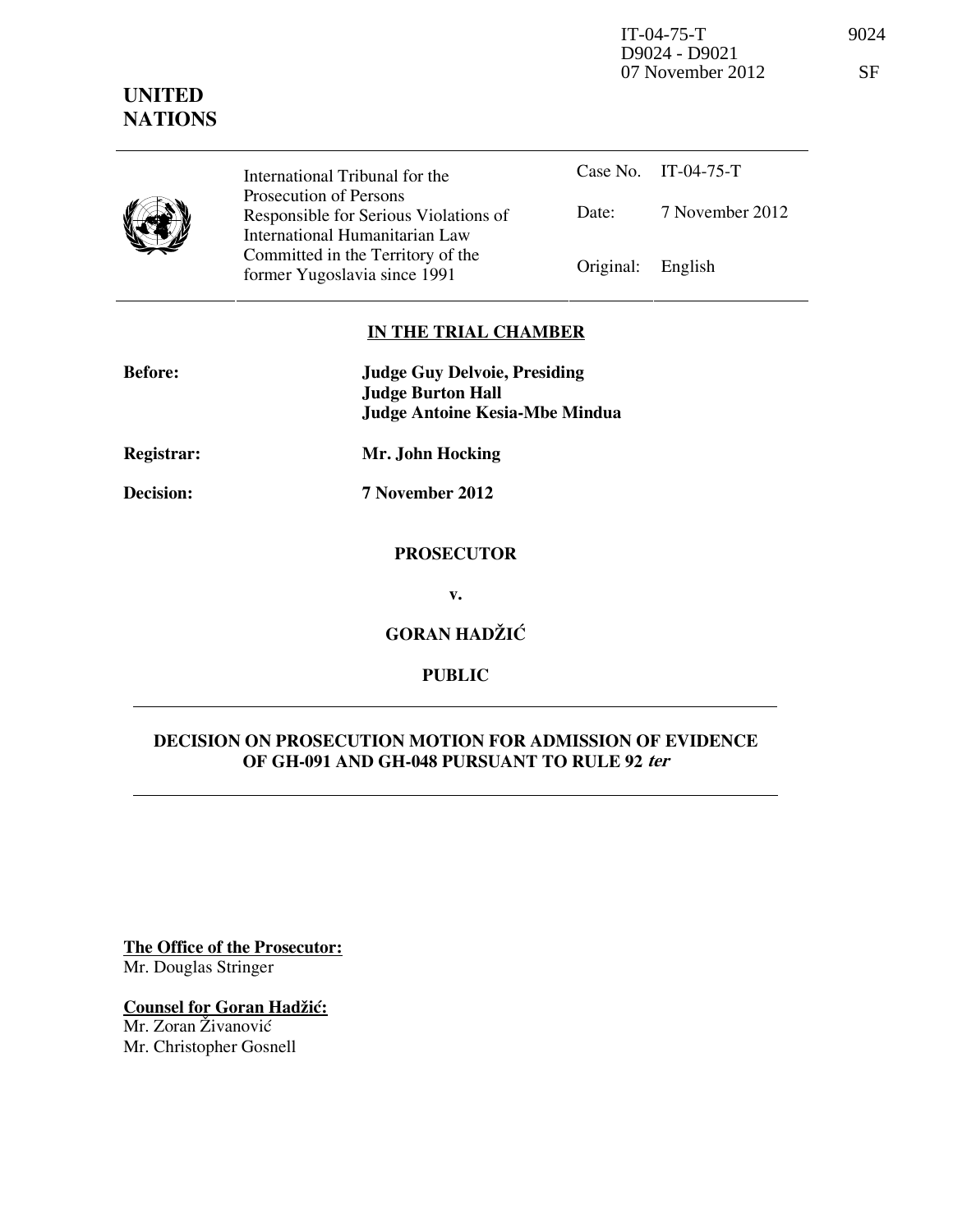1. **THIS TRIAL CHAMBER** of the International Tribunal for the Prosecution of Persons Responsible for Serious Violations of International Humanitarian Law Committed in the Territory of the former Yugoslavia since 1991 ("Tribunal") is seised of the "Prosecution Motion for Admission of Evidence Pursuant to Rule 92 *ter* (GH-091)", filed publicly with a confidential annex on 9 October 2012 ("First Motion"), and "Prosecution Motion for Admission of Evidence Pursuant to Rule 92 *ter* (GH-048)", filed confidentially with a confidential annex on 12 October 2012 ("Second Motion") (collectively referred to as "Motion").

#### **A. Submissions**

2. In the Motion, the Prosecution requests the admission of the evidence of GH-091 and GH-048, pursuant to Rule 92 *ter* of the Rules of Procedure and Evidence of the Tribunal ("Rules"), arguing that the evidence is probative, relevant, and reliable and meets the requirements for admission under that Rule.<sup>1</sup> The Prosecution submits that admitting the evidence in this manner will enable it to present its case-in-chief in an efficient and expeditious manner, without compromising the fairness of the proceedings.<sup>2</sup> In relation to GH-048, the Prosecution requests the admission of a one-page supplemental statement tendered to clarify matters contained within the 1995 statement and five associated exhibits that, in its view, form an integral part of the tendered Rule 92 *ter* statement.<sup>3</sup>

3. The Defence indicated that it would make no submissions in relation to the Motion. $4$ 

#### **B. Applicable Law**

4. The main objective of Rule 92 *ter*—entitled "Other Admission of Written Statements and Transcripts"—is to ensure an effective and expeditious trial, while simultaneously ensuring and respecting the rights of the accused. The jurisprudence of the Tribunal has applied the Rule as permitting, by necessary inference,<sup>5</sup> the admission of exhibits where they accompany written statements or transcripts and form an "inseparable and indispensable" part of the evidence.<sup>6</sup> In order

<sup>&</sup>lt;sup>1</sup> First Motion, paras 1, 3, 5; Second Motion, paras 1, 3, 5.

<sup>&</sup>lt;sup>2</sup> First Motion, para. 1; Second Motion, para. 1.

<sup>&</sup>lt;sup>3</sup> Second Motion, paras 4, 8.

<sup>4</sup> Email from Defence to Trial Chamber, 26 October 2012.

<sup>5</sup> *Prosecutor v. Stanišić and Župljanin*, Case No. IT-08-91-T, Decision on Prosecution's Motions for Admission of Evidence Pursuant to Rule 92 *ter* (ST012 and ST019), 29 September 2009 (confidential) ("*Stanišić and Župljanin* Decision"), para. 18; *Prosecutor v. Prlić et al.*, Case No. IT-04-74-T, Decision on the Application of Rule 92 *ter* of the Rules, 25 June 2007, p. 2; *Prosecutor v. Delić*, Case No. IT-04-83-T, Decision on Prosecution Motion to Admit Written Witness Statements under Rule 92 *ter*, 27 September 2007, para. 10.

<sup>&</sup>lt;sup>6</sup> Stanišić and Župljanin Decision, para. 18; *Prosecutor v. Lukić and Lukić*, Case No. IT-98-32/1-T, Decision on Confidential Prosecution Motion for the Admission of Prior Testimony with Associated Exhibits and Written Statements of Witnesses Pursuant to Rule 92 ter, 9 July 2008 ("Lukić and Lukić Decision"), para. 15; *Prosecutor v. Ljubičić*, Case No. IT-00-41-PT, Decision on Prosecution's Motion for Admission of Transcripts Pursuant to Rule 92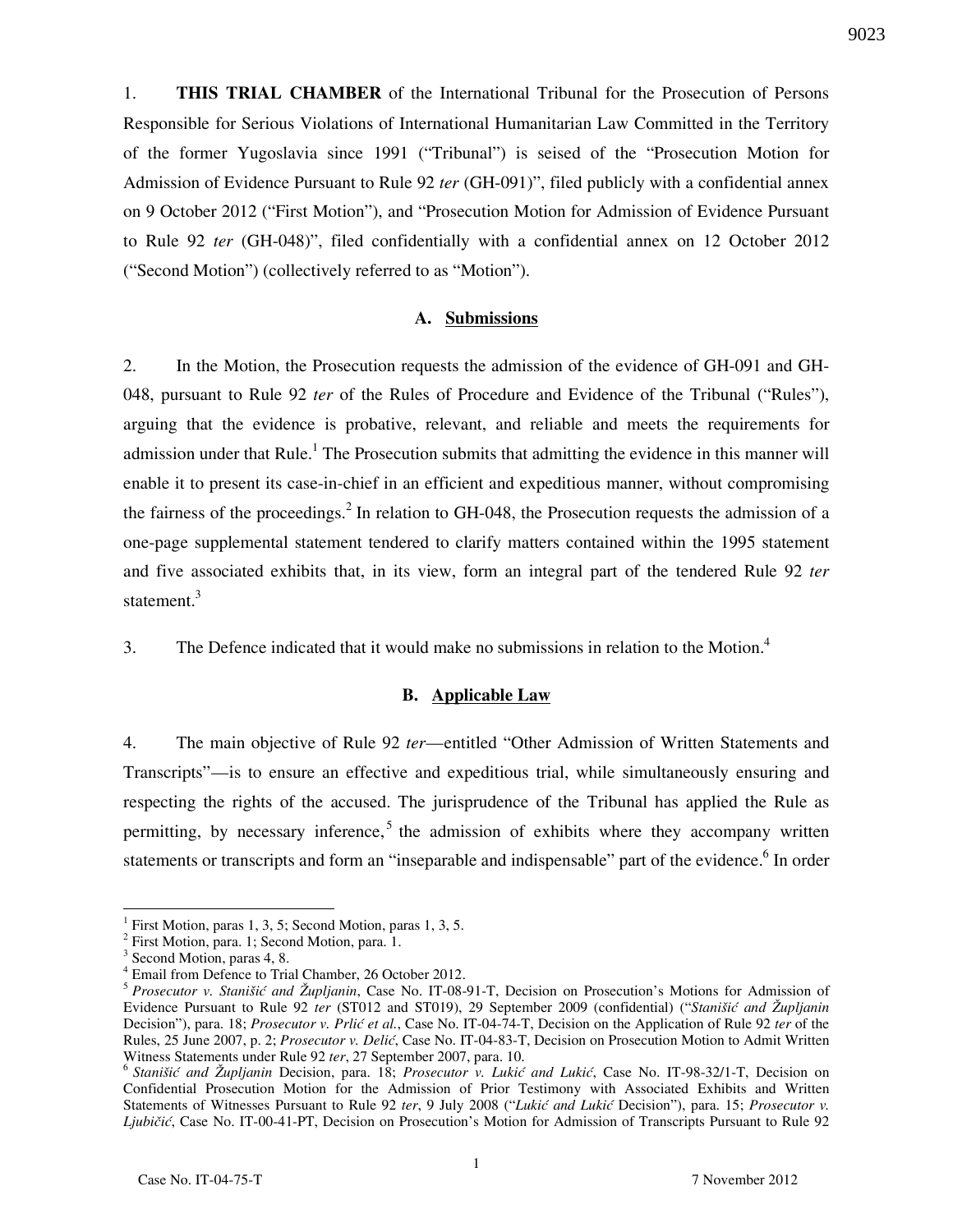to satisfy this requirement, the document must be one without which the witness's testimony would become incomprehensible or of lesser probative value.<sup>7</sup> Moreover, the evidence sought to be admitted, whether a written statement or a transcript of oral testimony, must fulfil the general requirements of admissibility of Rule 89(C): the proposed evidence must be relevant and have probative value.<sup>8</sup>

### **C. Discussion**

5. GH-091's proposed Rule 92 *ter* statement contains information about (a) the alleged takeover of Erdut by the JNA on 1 August 1991; (b) the establishment of a new Erdut police force and training centre of the Territorial Defence; (c) the alleged mistreatment and/or disappearance of individuals brought to the Erdut training centre; and (d) the disappearance of non-Serbs.<sup>9</sup> The Trial Chamber finds that the tendered statement is relevant, has probative value, and is appropriate for admission pursuant to Rules 89(C) and 92 *ter*.

6. GH-048's proposed Rule 92 *ter* statement contains information about (a) the alleged shelling of Lovas on 1 and 5 October 1991; (b) the alleged displacement and expulsion of non-Serbs from the town and surrounding villages; and (c) the alleged looting of Tovarnik and destruction of churches in Lovas and Tovarnik.<sup>10</sup> The associated exhibits are discussed in the Rule 92 *ter* statement. The Trial Chamber finds that the tendered statement and associated exhibits are relevant, have probative value, and are appropriate for admission pursuant to Rules 89(C) and 92 *ter.* 

 $\overline{a}$ 

*bis* (D) of the Rules, 23 January 2004, p. 3; *Prosecutor v. Đorđević*, Case No. IT-05-87/1-T, Decision on Prosecution's Motion for Admission of Evidence Pursuant to Rule 92 *ter*, 10 February 2009 ("*Dordević* Decision"), para. 5.

<sup>&</sup>lt;sup>7</sup> Stanišić and Župljanin Decision, para. 18; Lukić and Lukić Decision, para. 15; Prosecutor v. Stanišić and Simatović, Case No. IT-03-69-T, Decision on Prosecution's Motion for the Admission of Written Evidence of Witness Slobodan Lazarevi} Pursuant to Rule 92 *ter* with Confidential Annex, 16 May 2008, para. 19; *Prosecutor v. Haraqija and Morina*, Case No. IT-04-84-R77.4, Decision on Prosecution Motion for Admission of Evidence Pursuant to Rule 92 *bis* and/or 92 ter, 2 September 2008 ("Haraqija and Morina Decision"), para. 12; *Đorđević* Decision, para. 5.

<sup>&</sup>lt;sup>8</sup> Stanišić and Župljanin Decision, para. 19; *Lukić and Lukić* Decision, para. 20; *Đorđević* Decision, para. 6; *Haraqija and Morina* Decision, para. 13.

<sup>&</sup>lt;sup>9</sup> First Motion, para. 5.

<sup>&</sup>lt;sup>10</sup> Second Motion, para. 5.